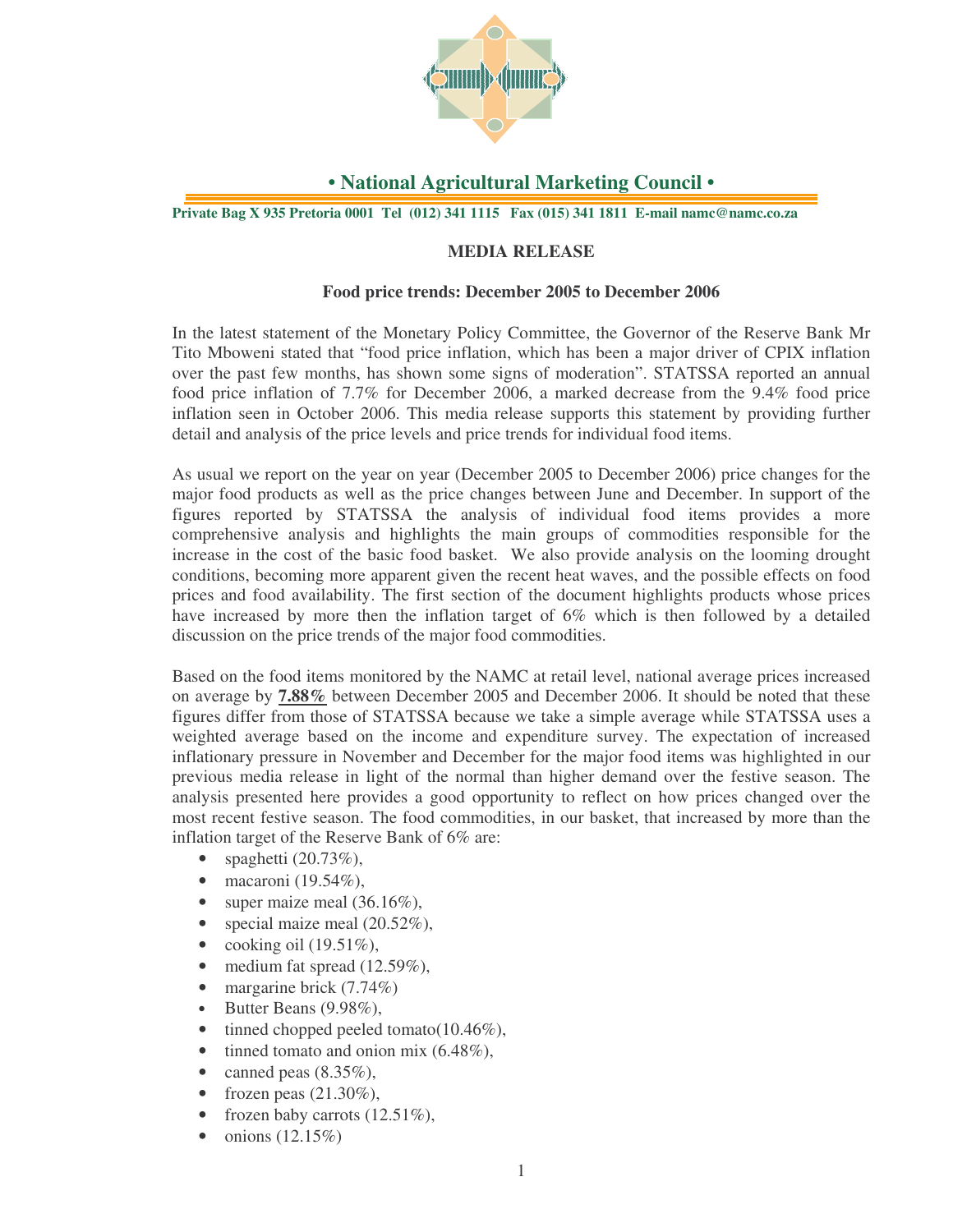- tinned meatballs in gravy  $(10.89\%),$
- streaky bacon  $(11.81\%)$ ,
- brisket beef  $(21.09\%)$ ,
- beef mice  $(14.86\%),$
- stewing beef  $(31.69\%)$ ,
- frozen chicken  $(27.21\%)$
- tinned sliced peaches  $(12.27\%)$ ,
- tinned pear halves  $(9.29\%),$
- apricot jam  $(8.36\%)$ ,
- pilchards in tomato sauce  $(18.67\%)$ ,
- king korn  $(18.51\%),$
- sugar (12.60%),
- rice  $(11.96\%),$

Products whose prices decreased over the same period are: beans in tomato sauce (-0.26%), potatoes (-32.54%), French polony (-1.71%), boerewors (-1.21%), low fat (-0.46%) and full cream milk (-1.19%) sachets, skimmed milk powder (-14.98%), strawberry jam (-2.08%), granny smith apples (-3.20%), and oranges (-16.7%).

The tables below report the average price in December 2005, June 2006 and December 2006 together with the percentage change from June 2006 to December 2006 as well as the year on year percentage change between December 2005 and December 2006. In addition we report the percentage changes of the main commodity prices to assist readers in understanding why retail prices increased on average by 7.88%.

|                          | <b>Price level</b> |          |        | Percentage change |                  |  |
|--------------------------|--------------------|----------|--------|-------------------|------------------|--|
| <b>Wheat Products</b>    | <b>Dec-05</b>      | $Jun-06$ | Dec-06 | June-06 to Dec-06 | Dec-05 to Dec-06 |  |
| Bread – White Sliced     | 4.62               | 4.64     | 4.78   | $3.12\%$          | 3.60%            |  |
| Bread – Brown Sliced     | 4.22               | 4.37     | 4.35   | $-0.42\%$         | $3.25\%$         |  |
| Flour 2.5kg              | 10.57              | 10.19    | 10.92  | 7.12%             | 3.31%            |  |
| Spaghetti Plain 500g     | 4.42               | 5.07     | 5.33   | $5.17\%$          | 20.73%           |  |
| Macaroni Plain 500g      | 4.43               | 5.08     | 5.30   | 4.28%             | 19.54%           |  |
| Average                  |                    |          |        | $3.86\%$          | $10.09\%$        |  |
| <b>SAFEX Wheat R/ton</b> | 1404.00            | 1360.48  | 1746   | 28.34%            | 24.36%           |  |

### Table 1: Wheat Products

Table 2: Maize Products

|                                |          | <b>Price level</b> |        | Percentage change |                  |  |
|--------------------------------|----------|--------------------|--------|-------------------|------------------|--|
| <b>Maize Products</b>          | $Dec-05$ | $Jun-06$           | Dec-06 | June-06 to Dec-06 | Dec-05 to Dec-06 |  |
| Maize Super 5 kg               | 12.91    | 16.43              | 17.58  | $6.97\%$          | 36.16\%          |  |
| Maize Special 5kg              | 11.09    | 14.02              | 13.36  | $-4.67\%$         | $20.52\%$        |  |
| Average                        |          |                    |        | $1.15\%$          | $28.34\%$        |  |
| <b>SAFEX White Maize R/ton</b> | 1105.15  | 1293.86            | 1381   | 6.74%             | 24.96%           |  |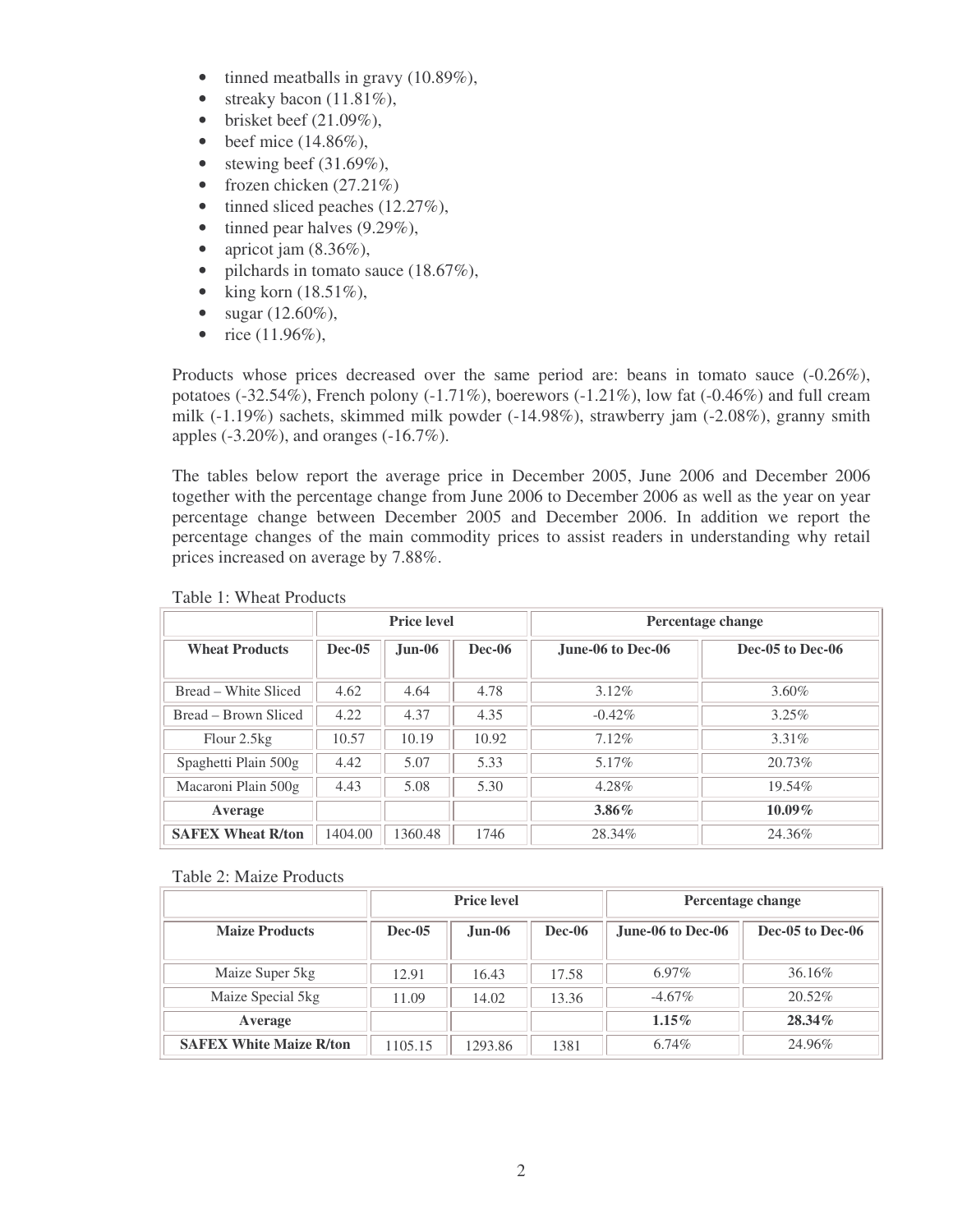### Table 3: Sunflower Products

|                              | <b>Price level</b> |          |               | Percentage change |                  |  |
|------------------------------|--------------------|----------|---------------|-------------------|------------------|--|
| <b>Sunflower Products</b>    | <b>Dec-05</b>      | $Jun-06$ | <b>Dec-06</b> | June-06 to Dec-06 | Dec-05 to Dec-06 |  |
|                              |                    |          |               |                   |                  |  |
| Cooking Oil 750ml            | 5.99               | 5.83     | 7.16          | 22.82%            | $19.51\%$        |  |
| Medium Fat Spread 1kg Tub    | 11.49              | 10.89    | 12.94         | 18.82%            | $12.59\%$        |  |
| Margarine 500g Brick         | 7.38               | 7.80     | 7.95          | 1.88%             | 7.74%            |  |
| Average                      |                    |          |               | 14.51%            | $13.28\%$        |  |
| <b>SAFEX Sunflower R/ton</b> | 2195               | 2191     | 2444          | 11.55%            | 11.34%           |  |

## Table 4: Processed Vegetables

|                             | <b>Price level</b> |          |        | Percentage change |                  |
|-----------------------------|--------------------|----------|--------|-------------------|------------------|
| <b>Processed Vegetables</b> | $Dec-05$           | $Jun-06$ | Dec-06 | June-06 to Dec-06 | Dec-05 to Dec-06 |
| Beans in Tomato Sauce 420g  | 3.84               | 3.72     | 3.83   | 2.95%             | $-0.26\%$        |
| Butter Beans in Brine 410g  | 6.29               | 6.22     | 6.91   | 11.05%            | 9.98%            |
| Chopped Peeled Tomato 410g  | 6.09               | 6.23     | 6.73   | 8.06%             | $10.46\%$        |
| Tomato & Onion Mix 410g     | 5.52               | 5.67     | 5.88   | $3.77\%$          | 6.48%            |
| Canned Peas 410g            | 4.77               | 4.78     | 5.17   | 8.23%             | 8.35%            |
| Frozen Green Peas 1kg       | 13.61              | 14.83    | 16.51  | 11.32%            | $21.30\%$        |
| Frozen Baby Carrots 1kg     | 20.77              | 22.24    | 23.37  | $5.10\%$          | $12.51\%$        |
| Frozen Corn 1kg             | 19.86              | 16.46    | 20.58  | 25.05%            | $3.62\%$         |
| Frozen sliced beans 1kg     | 21.03              | 21.11    | 22.21  | 5.24%             | 5.64%            |
| Average                     |                    |          |        | $8.97\%$          | $8.68\%$         |

## Table 5: Fresh Vegetables

|                         | <b>Price level</b> |               |               | Percentage change |                  |  |
|-------------------------|--------------------|---------------|---------------|-------------------|------------------|--|
| <b>Fresh Vegetables</b> | <b>Dec-05</b>      | <b>Jun-06</b> | <b>Dec-06</b> | June-06 to Dec-06 | Dec-05 to Dec-06 |  |
| Carrots 1kg Pack        | 5.80               | 6.72          | 6.05          | $-9.97\%$         | 4.43%            |  |
| Onions 1kg Pack         | 5.11               | 5.80          | 5.73          | $-1.24\%$         | 12.15%           |  |
| Potatoes BS-7kg         | 19.69              | 15.53         | 13.28         | $-14.49\%$        | $-32.54\%$       |  |
| Tomatoes per kg         | 9.13               | 10.16         | 9.53          | $-6.22\%$         | 4.36%            |  |
| Sweet Potatoes 1kg      | 7.09               | 6.77          | 7.22          | 6.61%             | 1.75%            |  |
| Average                 |                    |               |               | $-5.06\%$         | $-1.97\%$        |  |

## Table 6: Meat

|                             | <b>Price level</b> |          |        | Percentage change |                  |  |
|-----------------------------|--------------------|----------|--------|-------------------|------------------|--|
| <b>Red Meat and Chicken</b> | Dec-05             | $Jun-06$ | Dec-06 | June-06 to Dec-06 | Dec-05 to Dec-06 |  |
| Meatballs in Gravy 400g     | 8.32               | 8.04     | 9.23   | 14.76%            | $10.89\%$        |  |
| Picnic Ham 300g             | 14.91              | 15.22    | 15.05  | $-1.17\%$         | 0.89%            |  |
| French Polony 1kg           | 16.90              | 15.17    | 16.61  | $9.45\%$          | $-1.71\%$        |  |
| Rind less Back Bacon 250g   | 14.39              | 14.69    | 15.26  | 3.90%             | $6.08\%$         |  |
| Streaky Bacon 250g          | 12.65              | 13.35    | 14.14  | 5.94%             | 11.81%           |  |
| Pork Chops per kg           | 32.78              | 30.04    | 36.43  | 21.26%            | $11.12\%$        |  |
| Lamb Chops per kg           | 50.64              | 48.82    | 59.25  | 21.37%            | $17.01\%$        |  |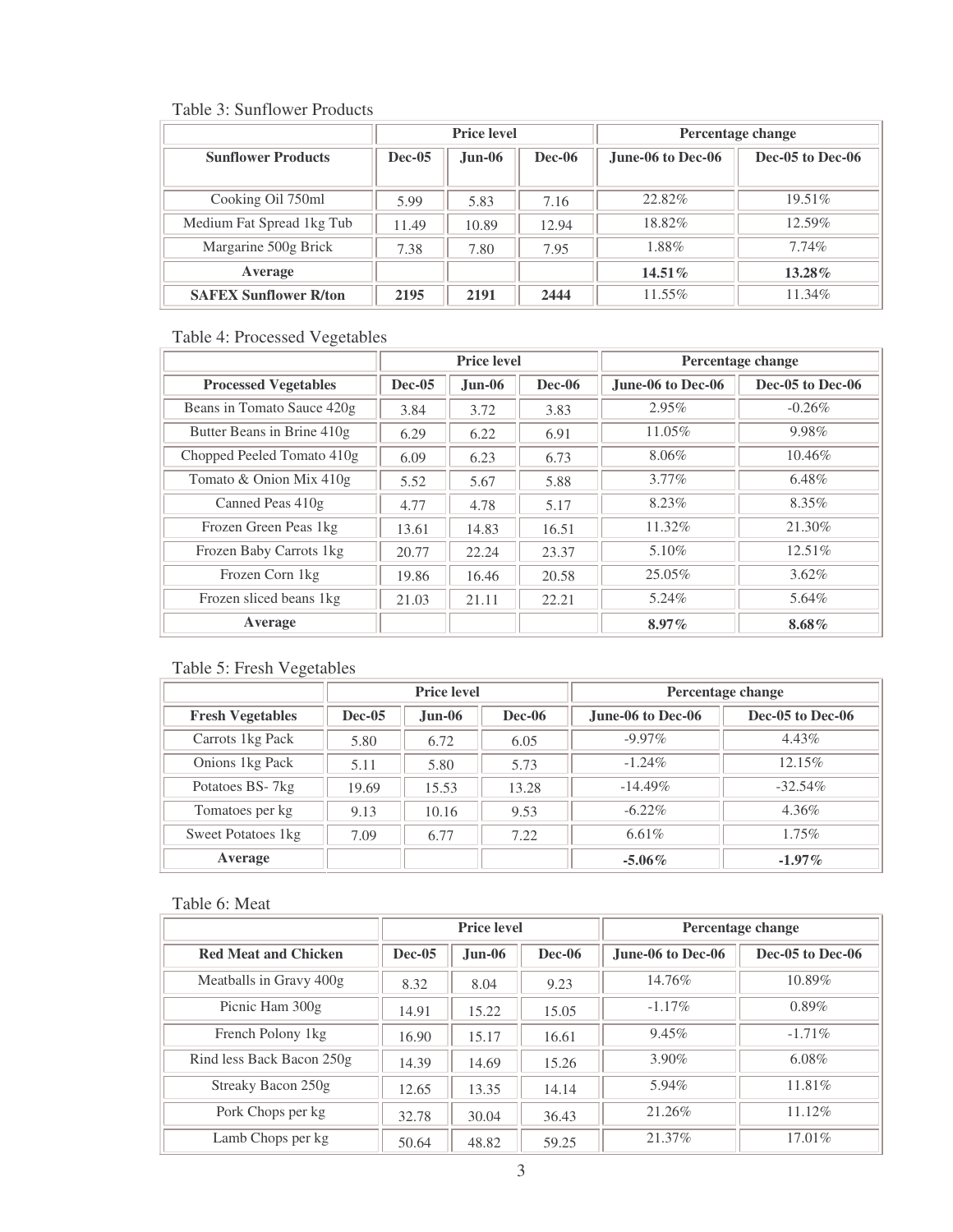| Boerewors per kg              | 31.82 | 27.13 | 31.44 | 15.88%    | $-1.21\%$ |
|-------------------------------|-------|-------|-------|-----------|-----------|
| Brisket per kg                | 30.82 | 33.38 | 37.32 | 11.79%    | 21.09%    |
| Beef Mince per kg             | 28.88 | 30.80 | 33.17 | $7.70\%$  | 14.86%    |
| Beef Stewing per kg           | 28.19 | 34.13 | 37.12 | 8.75%     | 31.69%    |
| Chicken - Whole Frozen        | 18.24 | 16.49 | 23.20 | $40.70\%$ | 27.21%    |
| Chicken - Whole Fresh         | 21.03 | 19.48 | 21.80 | 11.95%    | $3.70\%$  |
| Average                       |       |       |       | $13.25\%$ | 11.80%    |
| <b>Beef</b> (weaners) R/kg    | 10.78 | 11.86 | 15.76 | 32.88%    | $46.20\%$ |
| Beef (grain fed carcass) R/kg | 15.77 | 17.85 | 19.87 | $11.32\%$ | $26.00\%$ |
| Mutton (abattoir price) R/kg  | 27.42 | 28.93 | 32.21 | $11.34\%$ | $17.47\%$ |
| Pork (abattoir price) R/kg    | 10.29 | 9.92  | 13.08 | 31.85%    | $27.11\%$ |

Table 7: Dairy and Eggs

|                                 | <b>Price level</b> |          |               | Percentage change |                  |
|---------------------------------|--------------------|----------|---------------|-------------------|------------------|
| Dairy and Eggs                  | $Dec-05$           | $Jun-06$ | <b>Dec-06</b> | June-06 to Dec-06 | Dec-05 to Dec-06 |
| Butter $500g$                   | 16.24              | 15.39    | 15.68         | 1.86%             | $-3.47\%$        |
| Cheese – Cheddar                | 32.65              | 36.74    | 33.79         | $-8.03\%$         | 3.48%            |
| Fresh Milk Full Cream 21        | 9.71               | 10.13    | 9.93          | $-1.99\%$         | $2.27\%$         |
| Fresh Milk Low Fat 21           | 10.10              | 10.55    | 10.31         | $-2.23%$          | 2.08%            |
| Fresh Milk Low Fat 1L Sachet    | 4.79               | 4.93     | 4.77          | $-3.18\%$         | $-0.46\%$        |
| Fresh Milk Full Cream 1L Sachet | 4.58               | 4.75     | 4.53          | $-4.70\%$         | $-1.19\%$        |
| Skimmed Powder Milk 1 kg        | 49.96              | 44.22    | 42.48         | $-3.93\%$         | $-14.98\%$       |
| LongLife Milk Full Cream 1L     | 6.15               | 6.22     | 6.51          | $4.65\%$          | 5.80%            |
| Eggs $30's$                     | 24.12              | 27.03    | 28.84         | 6.69%             | 19.59%           |
| Average                         |                    |          |               | $-1.21\%$         | $1.46\%$         |

# Table 8: Fruit

|                           |        | <b>Price level</b> |               | Percentage change |                  |  |
|---------------------------|--------|--------------------|---------------|-------------------|------------------|--|
| Fruit                     | Dec-05 | $Jun-06$           | <b>Dec-06</b> | June-06 to Dec-06 | Dec-05 to Dec-06 |  |
| Sliced Peaches 410g       | 5.04   | 5.95               | 5.65          | $-4.98\%$         | 12.27%           |  |
| Pears Halves 410g         | 7.04   | 7.23               | 7.69          | $6.33\%$          | $9.29\%$         |  |
| Strawberry Jam 450g       | 9.99   | 9.27               | 9.78          | 5.48%             | $-2.08\%$        |  |
| Apricot Jam 450g          | 7.24   | 7.37               | 7.85          | $6.53\%$          | 8.36%            |  |
| Granny Smith Apples 1.5kg | 9.59   | 7.11               | 9.29          | 30.58%            | $-3.20\%$        |  |
| Orange 2.5 kg             | 11.40  | 8.20               | 9.50          | 15.86%            | $-16.70\%$       |  |
| Average                   |        |                    |               | $9.97\%$          | $1.32\%$         |  |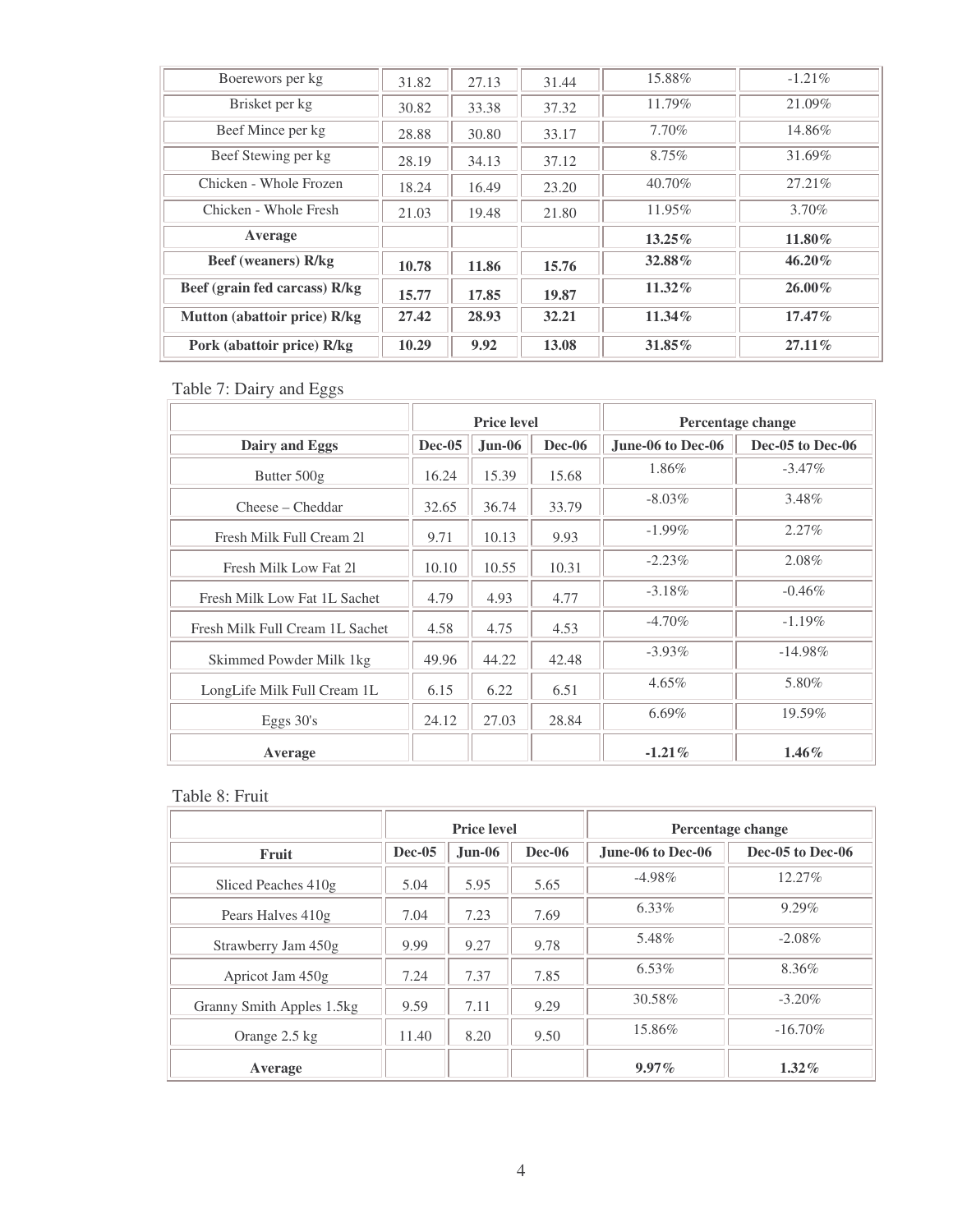Table 9: Fish

|                             |                                | <b>Price level</b> |      | Percentage change |                  |  |
|-----------------------------|--------------------------------|--------------------|------|-------------------|------------------|--|
| <b>Fish</b>                 | $Dec-05$<br>$Jun-06$<br>Dec-06 |                    |      | June-06 to Dec-06 | Dec-05 to Dec-06 |  |
| Pilchards in Tomato 425g    | 6.41                           | 7.38               | 7.60 | 3.10%             | 18.67%           |  |
| Tuna Shredded in Brine 170g | 6.72                           | 6.31               | 7.03 | $11.44\%$         | $4.72\%$         |  |
| Average                     |                                |                    |      | $7.27\%$          | $11.70\%$        |  |

Table 10: Other

|                           | <b>Price level</b> |          |               | Percentage change |                  |  |
|---------------------------|--------------------|----------|---------------|-------------------|------------------|--|
| <b>Other</b>              | <b>Dec-05</b>      | $Jun-06$ | <b>Dec-06</b> | June-06 to Dec-06 | Dec-05 to Dec-06 |  |
| King Korn 1kg             | 6.59               | 7.79     | 7.81          | 0.27%             | 18.51%           |  |
| Jungle Oats 1kg           | 12.21              | 10.98    | 12.85         | 17.04%            | 5.22%            |  |
| Cornflakes 750g           | 18.76              | 19.36    | 19.90         | 2.80%             | $6.09\%$         |  |
| Rice Crispies 400g        | 15.82              | 15.87    | 16.09         | $1.37\%$          | 1.69%            |  |
| Sugar 2.5kg               | 12.26              | 13.20    | 13.81         | 4.60%             | 12.60%           |  |
| Rice 2kg                  | 8.85               | 8.80     | 9.90          | 12.61%            | 11.96%           |  |
| Ricoffy Reg 750g          | 25.91              | 25.52    | 26.54         | 3.99%             | 2.45%            |  |
| Glen Tea 100's            | 9.88               | 9.75     | 10.63         | 9.01%             | 7.57%            |  |
| Coca Cola Regular 21      | 8.90               | 10.25    | 10.47         | 2.14%             | 17.55%           |  |
| Peanut Butter Smooth 410g | 8.85               | 9.12     | 9.50          | $4.09\%$          | $7.34\%$         |  |
| Soya Mince Tomato & Onion | 5.76               | 5.79     | 5.79          | 0.06%             | 0.51%            |  |
| Average                   |                    |          |               | $5.27\%$          | 8.32%            |  |

### **Detailed Discussion**

### *Maize meal*

Year on year December 2005-2006 maize meal prices increased on average by 28.34%. This is largely attributable to the course grain commodity price increasing by 25% over the same period. Figure 1 below shows how the SAFEX white and yellow maize nearest month contract prices have increased in 2006 relative to both 2004 and 2005. The figure below also reports the Chicago Board of Trade (CBOT) price of maize, converted into Rands per ton. It should be noted that the CBOT price appears lower then the SAFEX price because it does not include the cost of insurance and freight.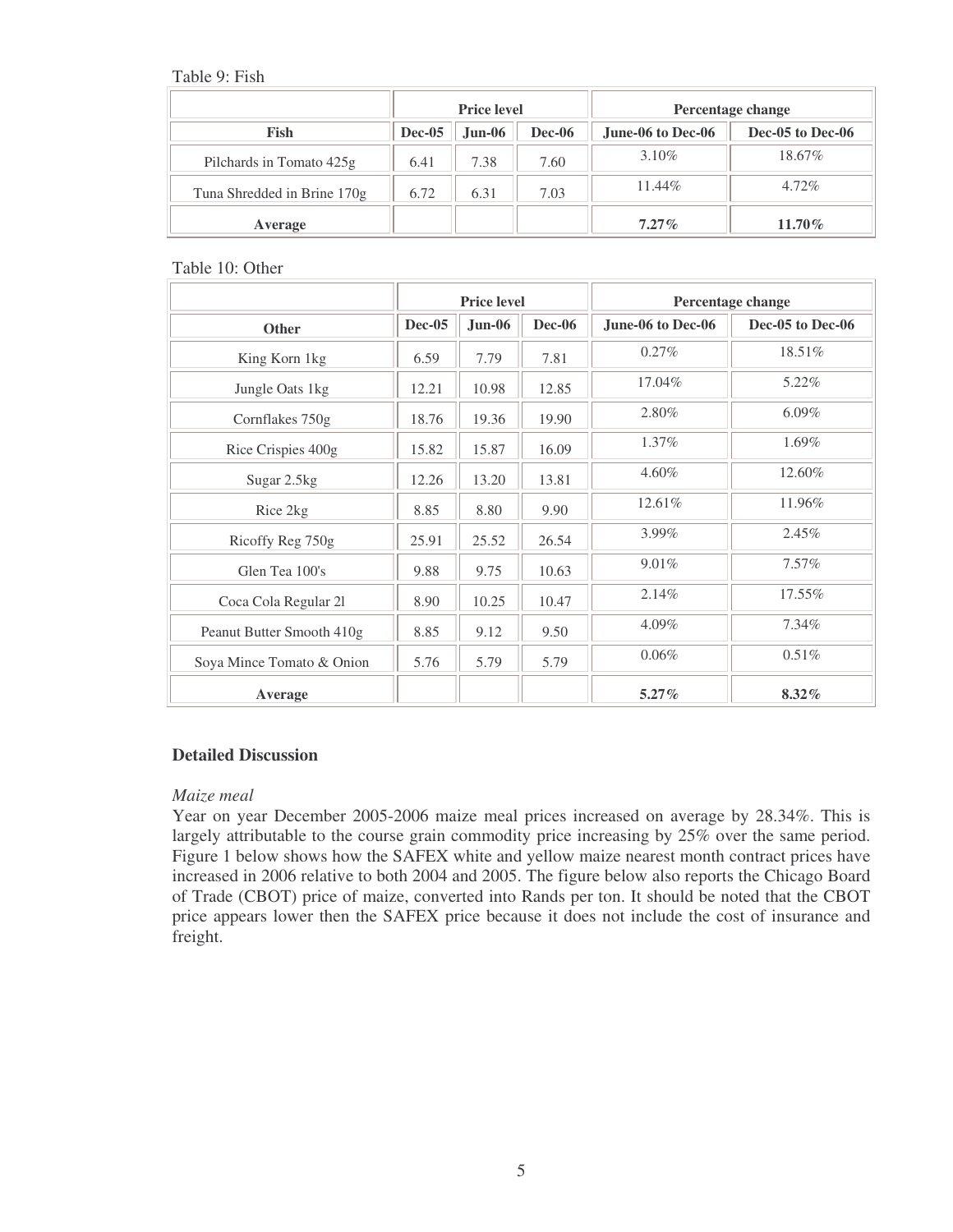

Figure 1: Maize Commodity Prices

### *Bread*

The bread price increased on average by 3.34% between December 2005 to December 2006 well below the inflation target of 6%. In the previous media release, concern was raised regarding the fact that brown bread had increased by more then 6% year on year October, while white bread price increased by only 1.68% in the same period. Our latest statistics show a decrease in the brown bread price for November and December. The difference between the price of white and brown bread has increased to 10% - somewhat higher than the 6% in October.



Figure 2: Bread Prices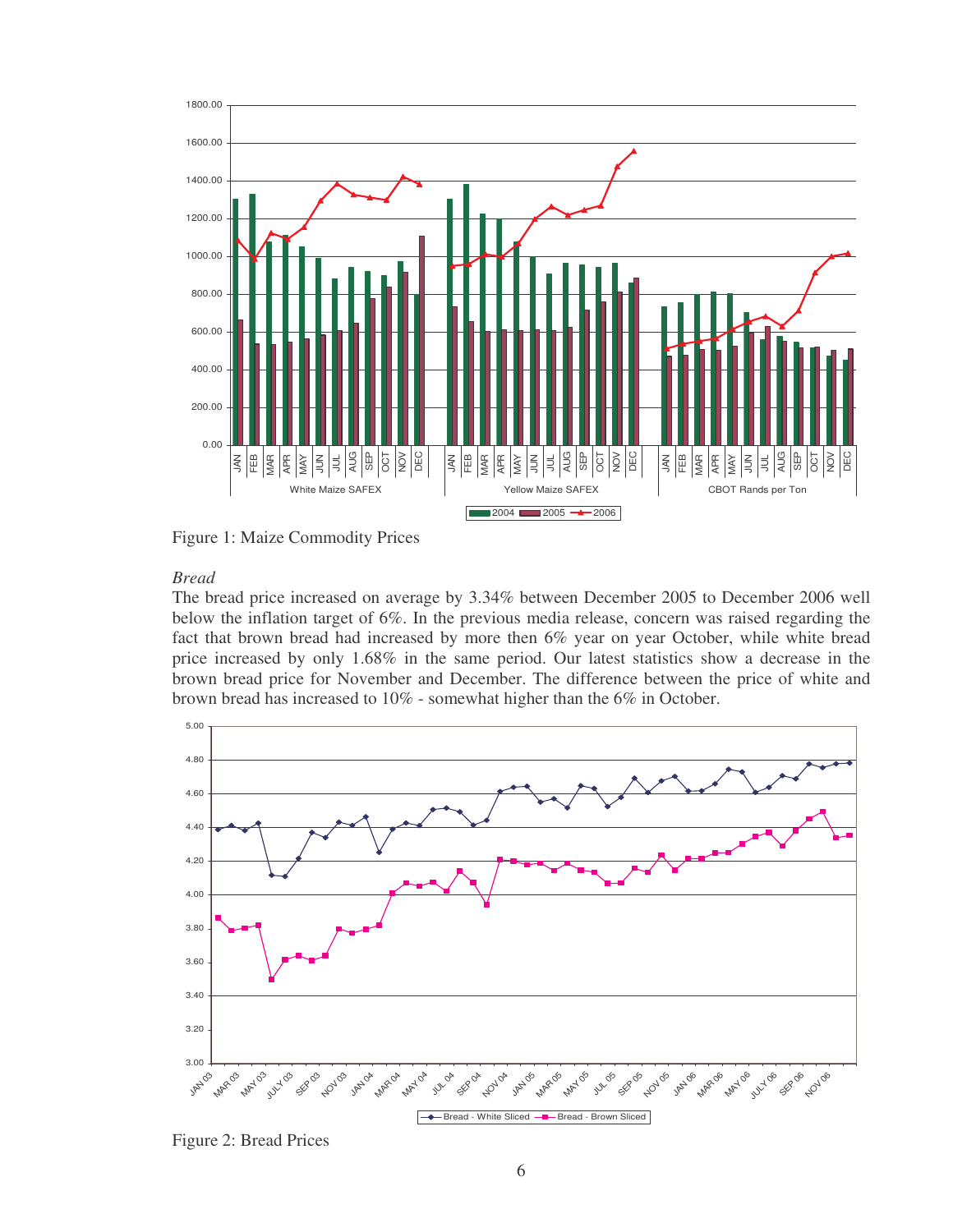### *Beef and Poultry products*

All the price trends reported in these press releases by the NAMC are based on the analysis of scanner data from sales food items at all the major retail chains across the country. It is however important to note that scanner data, the data recorded at till points, is not the optimal price data collection method for variable weight products such as fresh meat. Scanners record the price and the product associated with the barcode but not the exact weight, resulting in higher variations in price when averages are determined. In order to verify that the price trends are accurate, prices collected by the NAMC were compared to STATSSAs' meat price index. Correlation coefficients were calculated and it was found that there is a strong significant correlation between the various meat prices collected by the NAMC and the meat price index determined by STATSSA. The figure below reports the beef prices as monitored by the NAMC together with the STATSSA meat price index.



Figure 3: Meat Prices

### *Fresh vegetables*

Fresh vegetable prices decreased on average by 1.97% between December 2005 and December 2006. This decrease in average price is largely due to a decrease in the price of potatoes which decreased on average by 32.54% for a 7kg pocket. Lower potato prices is a result of an exceptionally good production season for the potato industry at large, with an increase of 24% in the number of pockets sold on the fresh produce markets during November and December resulting in the producer price decreasing by 49% between December 2005 and December 2006.

### *Dairy products*

Dairy products, on average decreased by 0.81% between December 2005 and 2006 with skimmed milk powder decreasing by more then 14% in the same period. Over the same period 2 litre fresh milk cartons increased on average by 2.1% while milk sachets on average decreased by 0.82%.